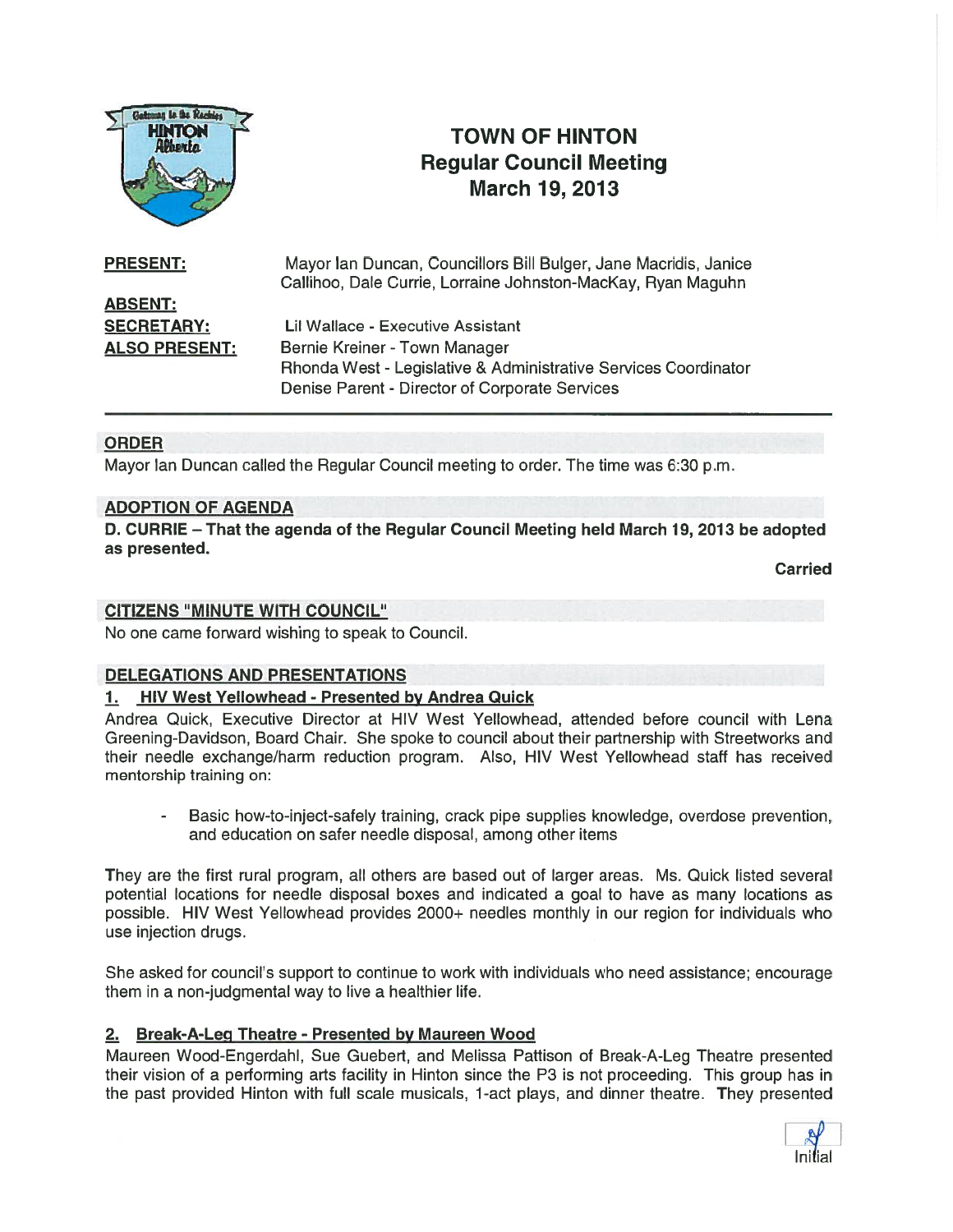Town of Hinton Regular Meeting of Council — March 19, 2013

Page 12

conceptual drawings of a performing arts facility and suggested a name of "ACT Centre" (standing for "Arts. Cinema and Theatre"). This would be multi-purpose facility, showing movies, and This would be multi-purpose facility, showing movies, and available for community events and fundraisers. They propose<sup>d</sup> it would include one cinema screen only and movies would be scheduled only when no performing arts events are happening. They are looking into cost options for 1<sup>st</sup> or 2<sup>nd</sup> run releases, LED lighting and a digital film projector, stating the initial maior costs are for the equipment needed. The delegation anticipates the facility would cost less to operate. The group indicated they will actively start fundraising and anticipate <sup>a</sup> budget of \$3M without increasing taxes. Council questioned what the operating costs would be and were advised they are at the conceptual stage only at this time and have not fully researched those costs. The concep<sup>t</sup> objective is to own the building so as to avoid high overhead lease costs.

The delegation then asked council to commit the Roxy fire insurance proceeds to this project and also requested full suppor<sup>t</sup> from council to spen<sup>d</sup> the \$1 <sup>M</sup> gran<sup>t</sup> from the province on this project.

## 3. Jasper Inn Investments - Presented by Gerry Levasseur

Gerry Levasseur spoke to council about his concerns respecting <sup>a</sup> draft development agreemen<sup>t</sup> for subdivision application to subdivide the lot at <sup>120</sup> Felaber Road into two lots. He provided the following comments:

- Re sidewalk should come into the area only when a building permit is applied for<br>Re access to the Public Utility Lot ("PULL") to be closed and barricaded be fools the
- Re access to the Public Utility Lot ("PUL") to be closed and barricaded he feels this has nothing to do with this development and is in favour of leaving as is
- - Re engineer's geotechnical repor<sup>t</sup> and permanen<sup>t</sup> structure indicating location of slopes this should also be at time of development permit, not during subdivision.

Council thanked Mr. Levasseur for attending before them and advised him the matter would be coming up again later in the meeting as an action item, if he wanted to stay to listen.

## COUNCIL MINUTES FOR ADOPTION

- 1. Standing Committee of Council Minutes February 26, <sup>2013</sup>
- 2. Public Hearing Minutes March 5, 2013
- 3. Regular Meeting of Council Minutes March 5, 2013

## J. MACRIDIS -That the Minutes listed above be approve<sup>d</sup> as presented.

Carried

#### ACTION ITEMS

Refer to the Regular Council Meeting Agenda package for <sup>19</sup> Mar <sup>2013</sup> for detailed background information on these decisions.

#### 1. Subdivision #123 Development Agreement

- J. MACRIDIS That Council support Administration's recommendation to remain with the standard provisions that are established within this "draft" Development Agreement to Jasper Inn Investments Ltd.; and that Council approve the Town's Signing Authority to enter into <sup>a</sup> Development Agreement with Jasper Inn Investments Ltd.
- I. DUNCAN Amendment to remove the requirement for the public utility barricade from the draft development agreement.

Motion to Amend Carried Amended Motion Carried

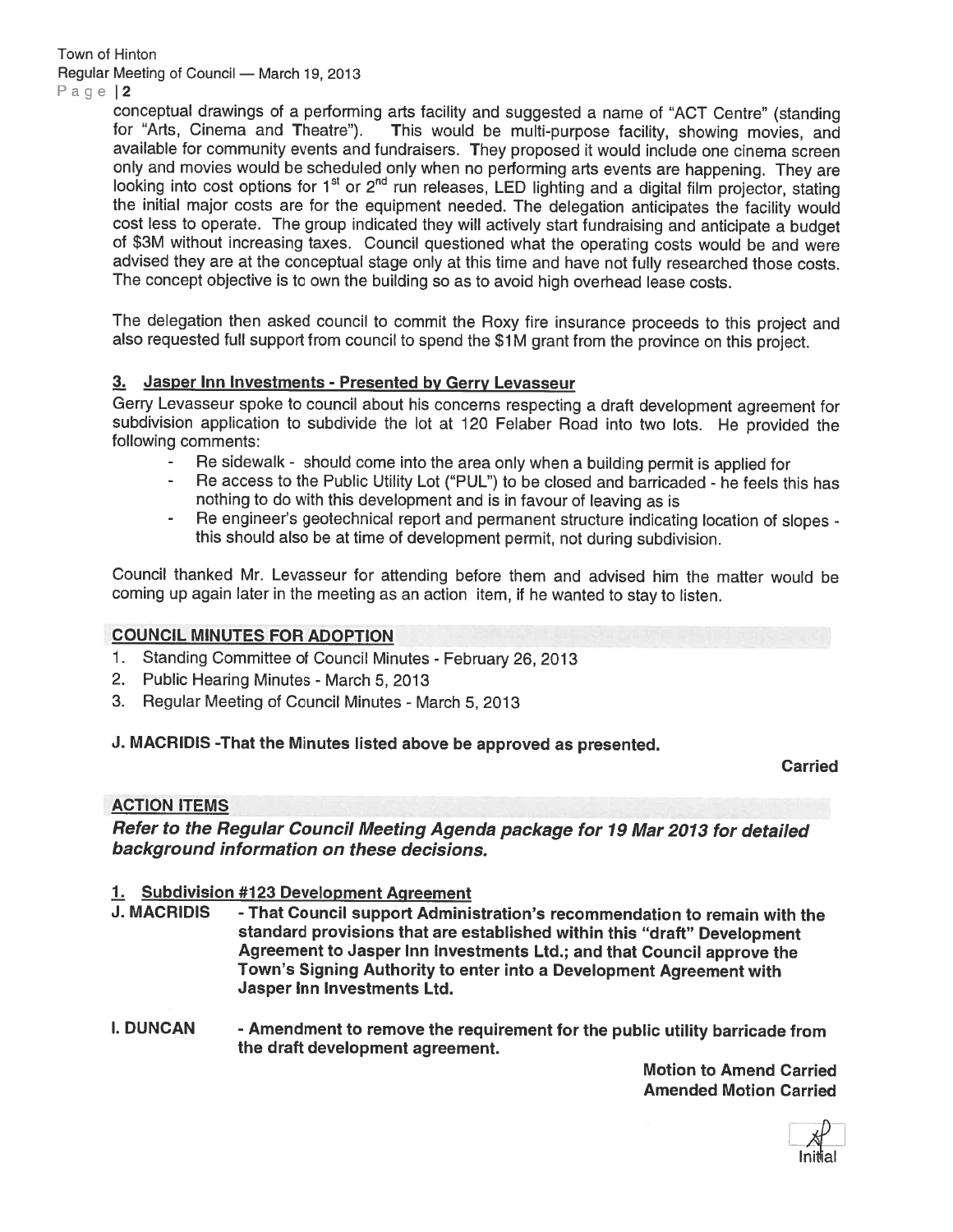#### R. MAGUHN - That we modify the language of the development agreemen<sup>t</sup> to allow for <sup>a</sup> demarkation of the slope to serve in lieu of <sup>a</sup> permanen<sup>t</sup> structure.

Councillor Macridis proposed <sup>a</sup> friendly amendment, which was accepted by Councillor Maguhn, to add "relative to subdivision only" to the end of the motion. Motion now reads as follows:

R. MAGUHN - That we modify the language of the development agreement to allow for a demarcation of the slope to serve in lieu of <sup>a</sup> permanen<sup>t</sup> structure relative to subdivision only.

**Carried** 

#### 2. 2014+ Aggregated Energy Program

L. **- That Town Council authorize execution of the 2014+ Aggregated Energy** JOHNSTON- Agreement for procuremen<sup>t</sup> of electricity and natural gas for <sup>a</sup> term of three MACKAY (3) years through AMSC; with the option of an additional two (2) years at <sup>a</sup> new fixed rate or floating rates.

Carried

J. MACRIDIS - That Town Council authorize purchasing 15% of all electricity as certified green power.

Carried

#### INFORMATION ITEMS

- 1. Council Information Package #1 previously circulated March 7, 2013
- 2. Council Information Package #2 previously circulated March 14, 2013

#### D. CURRIE - That Council Information Packages #1 and # 2 be accepted for information.

**Carried** 

Councillor Macridis mentioned that the Grande Prairie Regional College business plan was included in package #1 and indicated it was very promising work for the advancement of post-secondary education in Hinton.

#### REPORTS FROM MAYOR, COUNCIL, TOWN MANAGER

#### 1. Council Reporting (Training/Conferences/CEAC, Listening Teams, All Other Committees)

#### Councillor Dale Currie reported:

• invites everyone to come to the recreation centre for the PeeWee minor hockey tournament opening ceremonies starting at 5:00 pm Thursday, March 21, 2013; he hopes everyone supports this event. The media will supply live media stream for the first home game (starting at 7:00 p.m. right after opening ceremonies) and the gold medal game on Sunday, March 24, 2013.

L. Johnson-MacKay — That Council extend the time for the Regular Council Meeting beyond three hours.

Carried

The time was 9:25 p.m.

## Deputy Mayor Lorraine Johnston-Mackay reported:

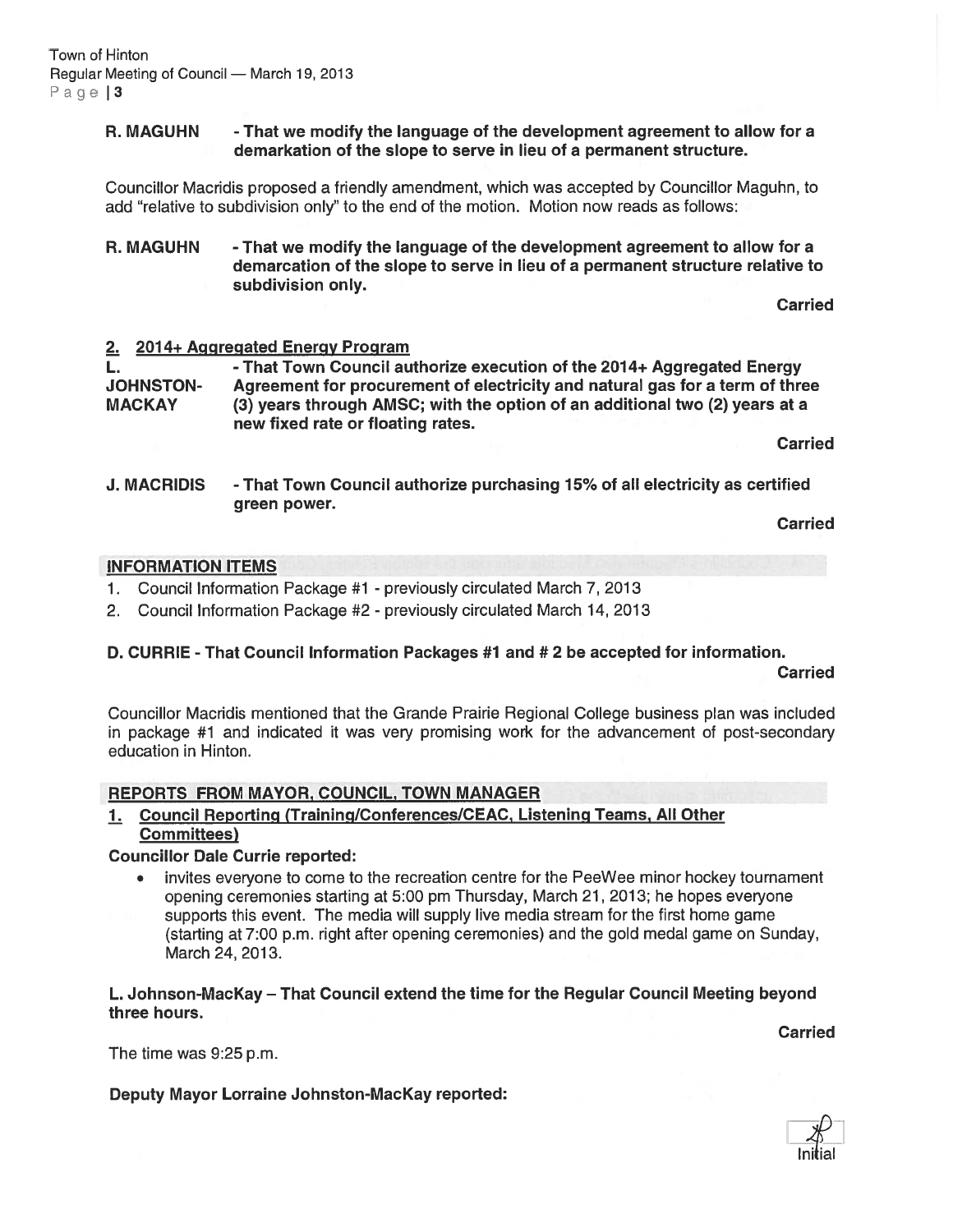## Town of Hinton Regular Meeting of Council — March 19, 2013

Page 14

- Attended the Community Futures West Yellowhead board meeting last week; General Manager Nancy Robbins and Town of Hinton Economic Development & Housing Manager Kimberley Worthington met and are looking at <sup>a</sup> number of projects to help entrepreneurs and increase business in our community.
- • Attended the Public Advisory Committee meeting last night; repor<sup>t</sup> was done by West Fraser and their consultants, Stantec, which determined the effluent ponds were the main source of recent odours; West Fraser met with Alta Environment and discussed <sup>a</sup> system to add hydrogen peroxide into the system to eliminate the odours from the effluent ponds. This should be completed by the end of April.
- • Attended "lobbying governmen<sup>t</sup> effectively" workshop at Grant MacEwan last week and it was <sup>a</sup> grea<sup>t</sup> workshop; it affirmed administration and council's previous work done to lobby the MLA and MP's for various projects.

## Councillor Bill Bulger reported:

• He will be out of the country until the middle of May but will be in touch by computer

## Councillor Jane Macridis reported:

- Reminder that Spring Break is fast approaching and the children will be out and about so be mindful;
- Check out the library and the recreation centre during this time; lots going on to keep everyone busy.

## Councillor Ryan Maguhn reported:

- Councillors Maguhn and Macridis attended the Hinton Policing Committee meeting last week; excellent committee; lots of concerns and discussions being raised with members of local detachment; thanks to the women and men who protect our community; we continue to want information or concerns passed along to us;
- He will also be out of the country from March 22 to April 1.

## Mayor Ian Duncan reported:

- • Received \$50,000 from MP Merrifield for Bill Thompson Arena boards upgrade; Christopher Read toured us through the arena and showed MP Merrifield where the money would be spent; quick lunch afterwards with the MP and during that time the Mayor was able to share West Fraser's concern of supplying only 80% of the railcars and needed to pu<sup>t</sup> trucks on the road to offset the additional 20%; timely to have that discussion as MP Merrifield has an upcoming meeting with the CEO of CN and will bring this up.
- $\bullet$  He propose<sup>d</sup> cancelling the March <sup>26</sup> Standing Committee meeting due to <sup>a</sup> lack of agenda items.

#### B. BULGER - That the Standing Committee meeting scheduled for March 26, 2013 be cancelled.

Carried.

## Councillor Janice Callihoo reported:

Councillor Callihoo advised Council and the Town Manager that she was resigning at the end of this meeting as she is moving to Edmonton, Alberta early next week. She then provided her letter of resignation to Town Manager Bernie Kreiner and it was accepted.

## 2. Town Manager Report

Town Manager Bernie Kreiner reported:

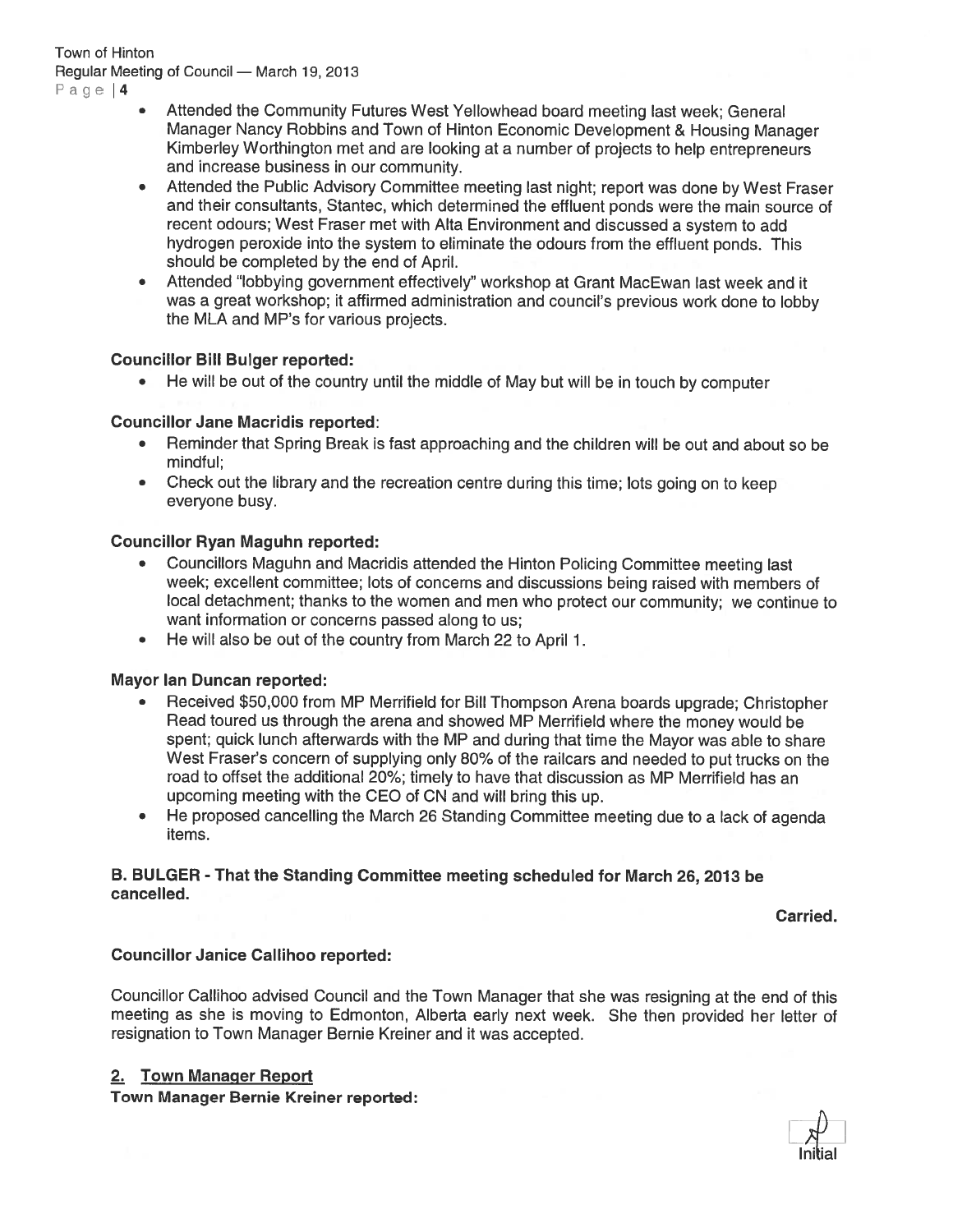- Tom Archibald retiring as manager of Foothills Model Forest;
- -Thank you to Jean Anne Fraser for covering for his recent vacation.

#### 3. Land Development Updates - presented by Jean Anne Fraser

Jean Anne Fraser, Director of Planning & Technical Services, gave council <sup>a</sup> brief information update on land development within the Town of Hinton, speaking on residential, commercial and industrial developments. These updates will be provided to Council every two months at the Regular Council meeting. Any time-sensitive matters will be brought forward earlier.

#### MOVE IN CAMERA

R. MAGUHN - That Standing Committee move in camera.

Carried

Carried

The time was 9:50 p.m. Councillor Maguhn left the meeting at 9:51 p.m. due to family matters requiring his attention. A short recess was called and the meeting reconvened at 10:00 p.m.

J. MACRIDIS - That Standing Committee revert to regular session.

The time was 10:19 p.m.

## ADJOURNMENT

J. CALLIHOO -That the Regular Meeting of Council adjourn.

The time was 10:20 p.m.

Carried

of Corporate Services

Initial